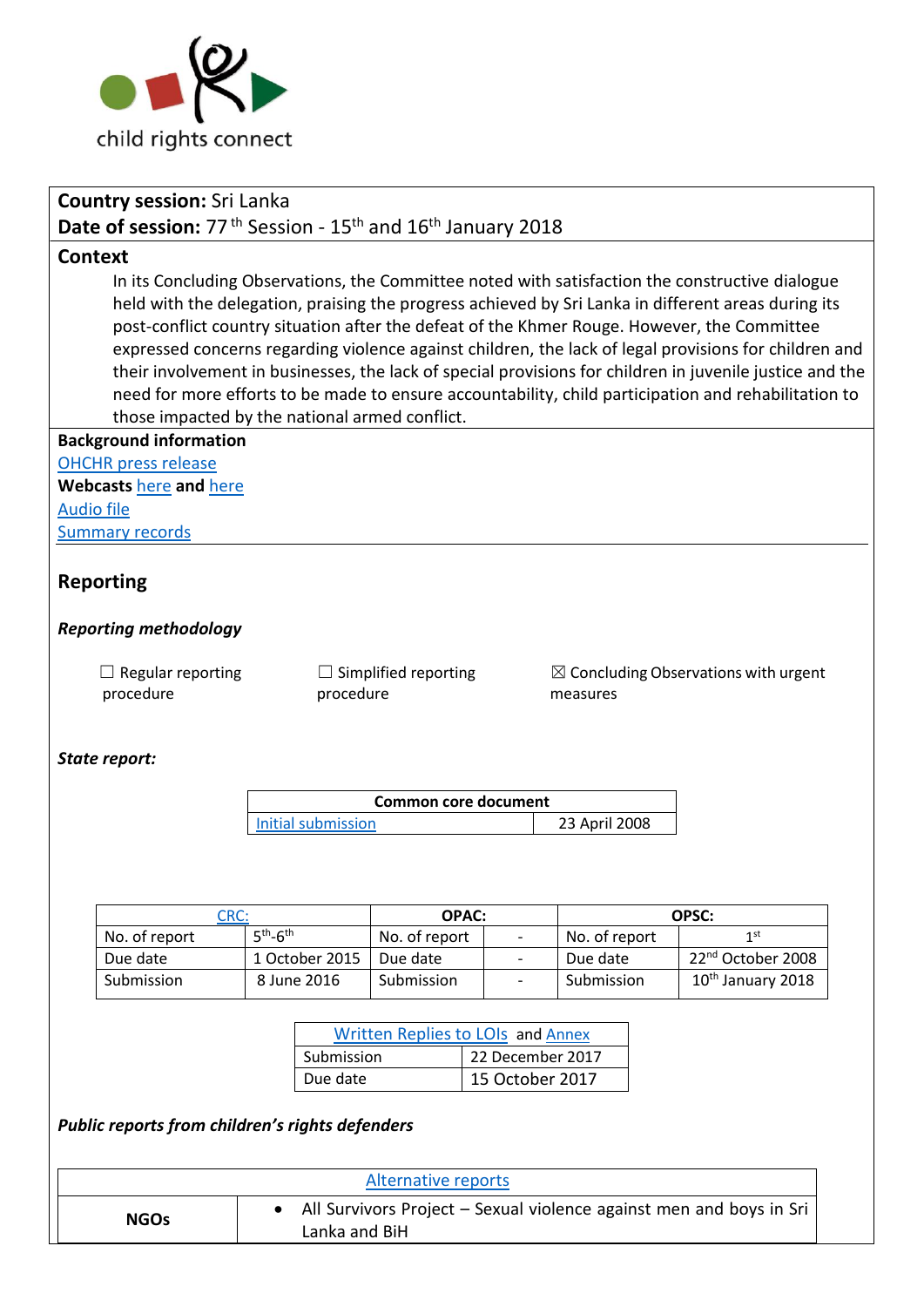

| Association des étudiants Tamoule de France                    |
|----------------------------------------------------------------|
| <b>Association Tamil Uzhagam</b><br>$\bullet$                  |
| <b>Child Soldiers International</b>                            |
| <b>Equal Ground</b>                                            |
| • Global Initiative to End All Corporal Punishment of Children |
| <b>ISS</b>                                                     |
| Mannar Women's Development Federation<br>$\bullet$             |
| Muslim Personal Law Reforms Action Group<br>$\bullet$          |
| PEACE-EPCAT                                                    |
| • Save the Children                                            |

### **State delegation**

The delegation was led by Mrs. Chandrani Senaratne, Secretary of the Ministry of Women and Child Affairs. She was accompanied by a large technical and multisectoral delegation of fifteen further members, namely from the Women and Children Bureau from the Sri Lanka Police, the Maternal and Child Care of the Family Health Bureau, the Ministry of Education, the National Child Protection Authority and the Department of Prohibition and Child Care.

## **Committee's Task Force members**

| Name & Last Name        | Country |
|-------------------------|---------|
| Ms. Kristen SANBERG     | Sweden  |
| Mr. Bernard GASTAUD     | Monaco  |
| Ms. Suzanne AHO ASSOUMA | Togo    |
| Ms. Mikiko OTANI        | Japan   |

#### **Dialogue description**

i. Character of the dialogue

The dialogue between the Committee and the delegation was generally interactive and cooperative. The questions were mainly focused around legal reforms and implementation of existing legal provisions.

ii. General assessment made by the Committee

The Committee complimented the country for the return of the National Review Committee and existing planned legal reforms. However, it questioned the causes of the delay in approving these laws, saying that children are not yet fully rights holders under the law and urged the delegation for a change to be made so that the national Constitution can be in line with the Convention so the country can fulfil its obligations.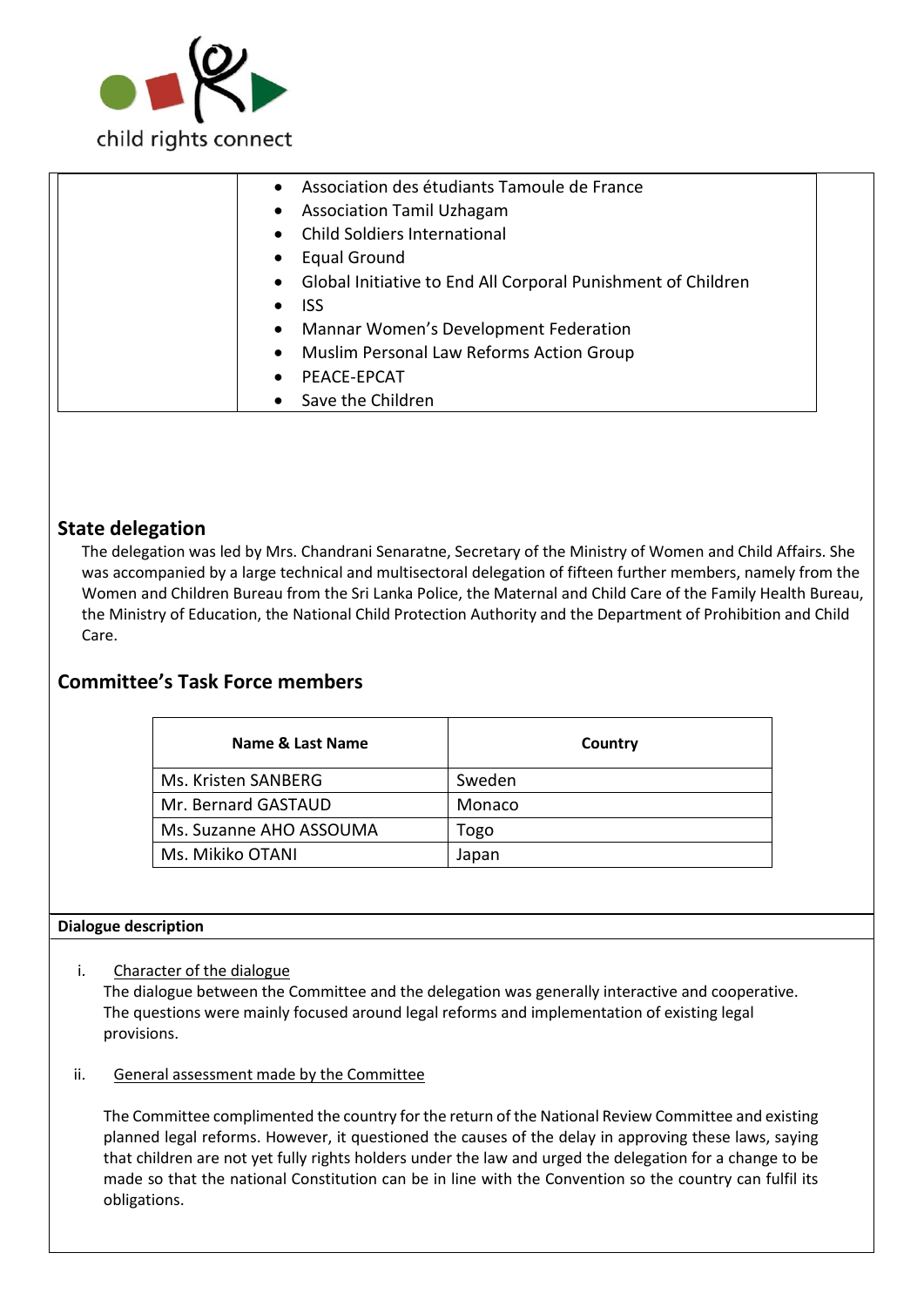

#### iii. Main issues discussed:

- **Corporal Punishment:** Although Sri Lanka had made a commitment to end violence against children, the Committee lamented that there still has not been a complete legal ban on corporal punishment or efforts to fight cultural mindsets. The delegation answered it has in place school awareness campaigns and that the constitution criminalises torture and the penal code provides for grave damage to children caused with weapons or mines to be prosecuted. Additionally, corporal punishment suffered by any person are legally forbidden, but there are not provisions in place for the special protection of children from physical violence.
- **Sexual Abuse and Exploitation:** The Committee expressed concern over reported cases of sexual abuse in schools and highlighted the importance of addressing the issue of child prostitution, particularly concerning "beach boys" and other forms of sex tourism, by enforcing existing legislation. Another concern relates to the lack of a penal code provision that criminalises all forms of rape suffered by girls. The delegation replied that Muslim girls do not yet enjoy the protection of the law when it comes to rape. Additionally, the delegation said it had carried out training of police officers and teachers, created a helpline number and there were awareness-raising posters in relevant locations. Finally, the delegation said there are plans to decriminalise abortion in cases of rape, incest, when a girl is below sixteen years old and serious foetal impairment.
- **Children and Armed Conflict:** The Committee expressed concern over children affected by armed conflict in the country and their access to education, namely the fact that the military runs schools for conflict affected children. The Committee also expressed worry over the fact that some former child soldiers are being held in detention as terrorists and the impunity of those who had recruited children for armed groups. The delegation said former child soldiers have been provided with educational or vocational training and reintegration efforts have been largely successful.
- **Juvenile Justice:** The Committee revealed concern over the minimum age of criminal responsibility of eight years old, which the state had promised before to raise to twelve years old, the lack of enough special courts for juvenile justice, lack of a minimum age for sending children to prison and the detention of children alongside adults. The delegation answered that the minimum age of criminal responsibility will be amended to the penal code to twelve or fourteen years old. Moreover, a judicial protection bill has amended certain discriminatory sections against juveniles and that children have the right to access to healthcare services and to a phone call upon detention.
- **Child Labour:** The Committee complimented the satisfactory legal framework in place but was concerned about the lack of implementation and the contradiction between the age of mandatory school attendance of sixteen years of age and the legal age of work at fourteen years old. The delegation said the legal age of work will be raised to sixteen and that a National Plan for Child Labour is being developed and will include monitoring and new policies.

#### **Recommendations of the Committee**

- **Children's Rights and the Business Sector:** The Committee urged the State Party to establish a regulatory framework for domestic and foreign businesses which ensures accountability, undertake awareness raising campaigns aimed at the general public, and the tourism industry in particular, on the prevention of child sexual exploitation, disseminate the charter of honours for tourism and the World Tourism Organization's global code of ethics; strengthen training for police on investigative and computer evidence gathering techniques to identify perpetrators of child sexual exploitation; strengthen international cooperation and request companies to carry out public environmental, health-related and human rights impact assessments.
- **Violence Against Children and Corporal Punishment:** The Committee recalled the right of the child to protection from corporal punishment and other cruel or degrading forms of punishment and urged the State Party to prioritise the elimination of all forms of violence against children, specifically through the unequivocal legal prohibition of corporal punishment in all settings and the implementation of such laws in a systematic manner, an increase in the number of relevant professional groups with capacity to bring cases of domestic child abuse under the Prevention of Domestic Violence Act; introduce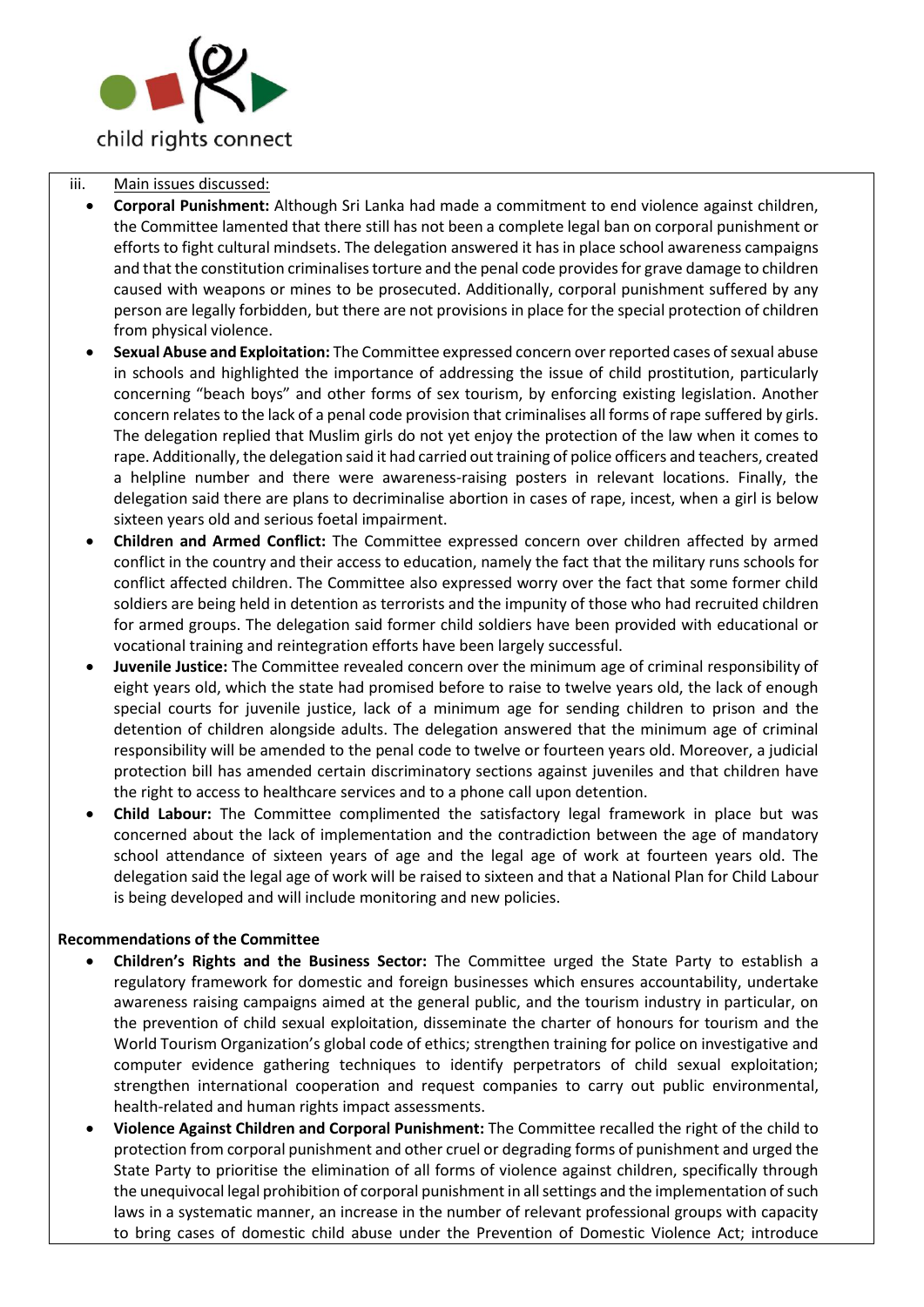

sustained public education involving different sectors of society, ensure the involvement of children in the design of prevention strategies, promote education towards alternatives to corporal punishment; monitor the situation of children in all places of detention and allocate the necessary resources for the implementation of the National Plan of Action on Prevention of Child Abuse while ensuring efficient follow-up measures to cases reported through the helplines.

- **Sexual Exploitation and Abuse:** The Committee advised the State Party to develop a comprehensive policy for preventing sexual abuse and exploitation of children and promote rehabilitation through the strengthening of legislation criminalising child pornography, taking action to revise auricle 363 of the Penal Code to criminalise statutory rape of boys, ensuring accessible, confidential, child-friendly and effective reporting channels for violations, conducting awareness raising programmes, ensuring speedy and systematic investigations of complaints while protecting victims against reprisals and ensuring confidentiality; and bringing military members who sexually abused and exploited children deployed in MINUSTAH.
- **Juvenile Justice:** The Committee underlined the importance of raising the age of criminal responsibility to an internationally acceptable standard, give the child the benefit of the doubt in the context of punishment, take measures to adopt and implement the Children Judicial Protection Bill to children up to 18 years of age, adopt a comprehensive policy for juvenile justice based on restorative practices and the principle of the best interest of the child, establish specialised juvenile court facilities and procedures with adequate human, technical and financial resources; ensure the provision of qualified, independent and free legal aid to children at an early stage and throughout the procedure; promote non-judicial measures and ensure detention is only used as a last resort and for the shortest possible period of time and, when unavoidable, that transportation and detention are not done alongside adults, ensure that detention conditions are compliant with international standards, namely on the right to education and health services.
- **Reconciliation, truth and justice:** The Committee recommends that the State Party increases its efforts to operate a fully independent Office of Missing Persons, with a special attention to children who went missing; ensure that all responsible for recruitment and use of children in armed conflict are brought to justice;
- **Children and Armed Conflict:** The Committee urged the State to formalise its commitment not to prosecute children or persons who were children involved in armed conflict; provide psychological support to former child combatants, internally displaced children and those deprived of a family environment. Moreover, it recommended all schools currently run by the military are transferred to the Ministry of Education; ensure that training of the Cadet Corps does not include military activities and consider acceding to the additional protocols to the Geneva Conventions and the Rome Statute of the International Criminal Court.

### **Sustainable Development Goals:**

The Committee noted in its Concluding Observations the following Sustainable Development Goals:

- Target 1.3 on implementing appropriate social protection systems and measures for all
- Target 2.2 to end all forms of malnutrition, the Committee urged that the State party addresses this matter;
- Target 13.5 on promoting mechanisms for raising capacity for effective climate change-related planning and management was mentioned twice;
- Target 16.2 on ending abuse, exploitation, trafficking and all forms of violence against and torture of children;
- Target 16.9 of the Sustainable Development Goals on providing legal identity for all and urged the state to intensify its efforts to promote and simplify birth registration.